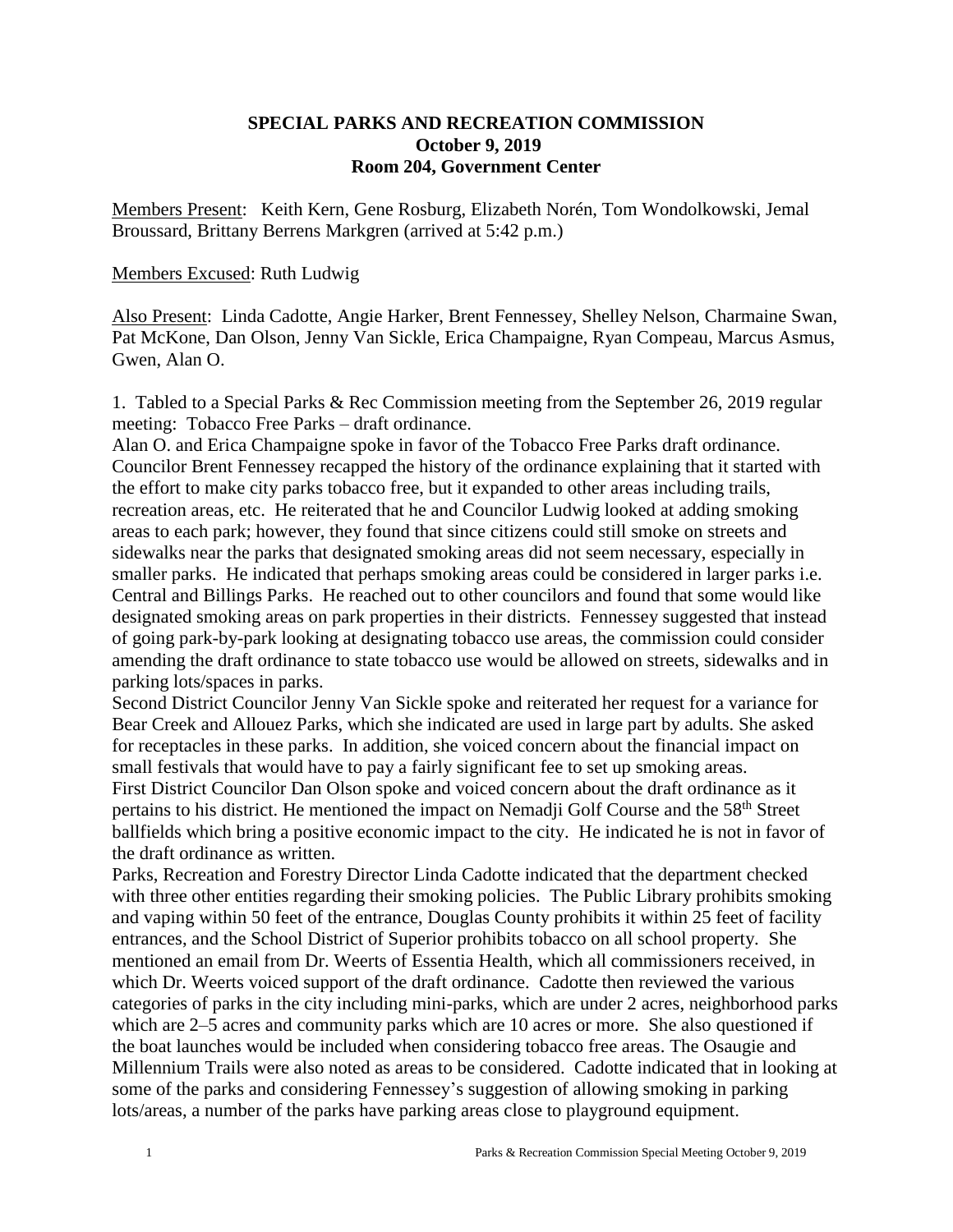The commission discussed the draft ordinance at length. Many issues/scenarios were reviewed and included how the draft ordinance would impact festivals, Bayside Sounds and private event rentals at parks. The potential impact on privately run facilities such as the marina and golf course was questioned. While some were in favor of a blanket tobacco free ordinance, some felt the draft as written was too restrictive. There was a consensus that prohibiting smoking within a certain number of feet near the playground areas in parks was good policy. After a lengthy discussion, the commission took the following action:

## **MOTION by Norén, to approve the draft Tobacco Free Parks ordinance as written. There was no second, MOTION failed to adopt the draft ordinance.**

The commission then agreed to amend the current ordinance (Sec. 86-16) as it stands, with the following actions:

**MOTION by Wondolkowski, to amend the current ordinance to add language under (2)**  *No person may smoke at any of the following outdoor locations* **to state no tobacco use within 50 feet from playground area perimeters.** 

## **MOTION withdrawn by Wondolkowski.**

**MOTION by Kern, seconded by Norén and carried, to amend the current ordinance to include the following: Page 3** *(b) definitions -* **amend to add language under** *smoking* **to include: e-cigarette, e-cigar, e-pipe, e-hookah, or vape pen.** 

**MOTION by Wondolkowski, seconded by Rosburg to amend the current ordinance to add language under (2)** *No person may smoke at any of the following outdoor locations* **to include within 50 feet from playground area perimeters.** 

**MOTION by Kern, seconded by Broussard and carried, to amend the motion to add: within 50 feet from pavilions and shelters.**

**Kern called for a vote on the amended motion, all voted in favor except for one no vote, by Rosburg.**

**Broussard left the meeting at 6:09 p.m. however, there was still a quorum.**

**MOTION by Kern, seconded by Norén and carried, to add under** *(e) exceptions***: It shall**  not be a violation of this policy for a person to possess or provide tobacco or tobacco**related devices to any other person as part of an indigenous practice or a lawfully recognized religious, spiritual, or cultural ceremony or practice.**

**MOTION by Kern, seconded by Norén and carried, to amend under** *(f) penalties (1) and (4)***: fine up to \$500.**

**MOTION by Rosburg, seconded by Norén and carried, to include the following under page 3** *(b) definitions, under the line e-cigarette, e-cigar, e-pipe, e-hookah, or vape pen***: "The term "smoke" includes the use of any electronic delivery device containing or delivering nicotine or any other substance intended to human consumption that may be used by a person to simulate smoking through inhalation of vapor or aerosol from the product. This includes**